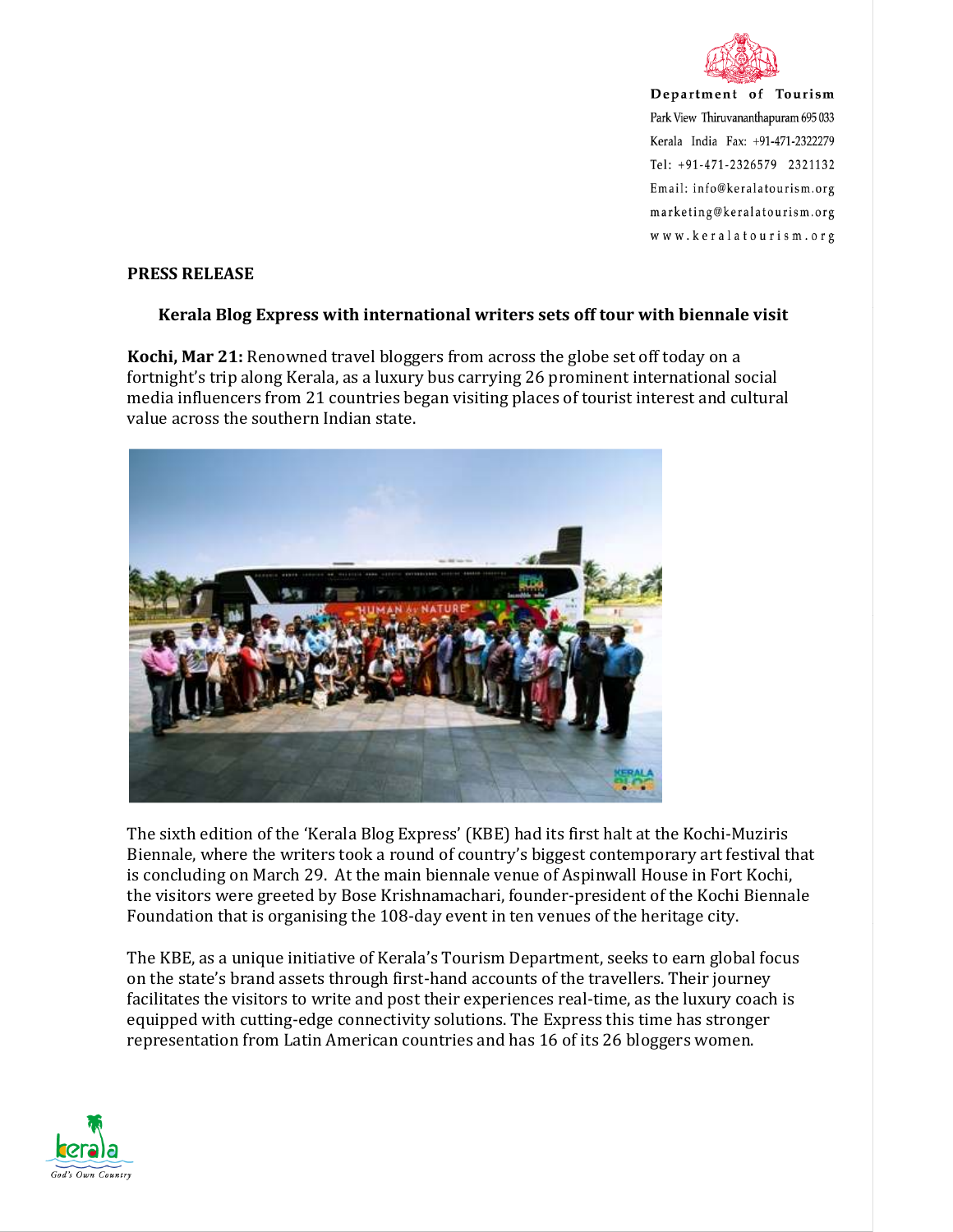

Department of Tourism Park View Thiruvananthapuram 695 033 Kerala India Fax: +91-471-2322279 Tel: +91-471-2326579 2321132 Email: info@keralatourism.org marketing@keralatourism.org www.keralatourism.org

"Truly amazing initiative," is what Peruvian Nelson Mochilero, one of the KBE travellers, remarked about the biennale. "I initially thought this was a Kerala-centric event, but then this has artists from across the globe!"

Contrastingly, Shea Powell from Jamaica, has been to a couple of other biennales of the world. "Here I see artists from the developing countries, too, in good representation. That makes this show different," she said.

KBE 6, which will conclude its journey on April 5, shaped up after organisers shortlisted more than 7,000 entries the department received from 50-plus countries. The endeavour goes by Kerala Tourism's latest global campaign titled 'Human by Nature', a three-minute video film that encapsulates the scenic state's unique charms.



The bloggers in KBE 6 includes the well-known Alex Chacon of the US and London-based Alex Outhwaite. While Chaon has traversed through more than 60 countries on a motorcycle clocking over two lakh kilometres and has two lakh followers on Youtube, Outhwaite has more than one lakh followers on Facebook. Mochilero is a creator of the first website for backpackers in Spanish, having more than six lakh followers on Facebook.